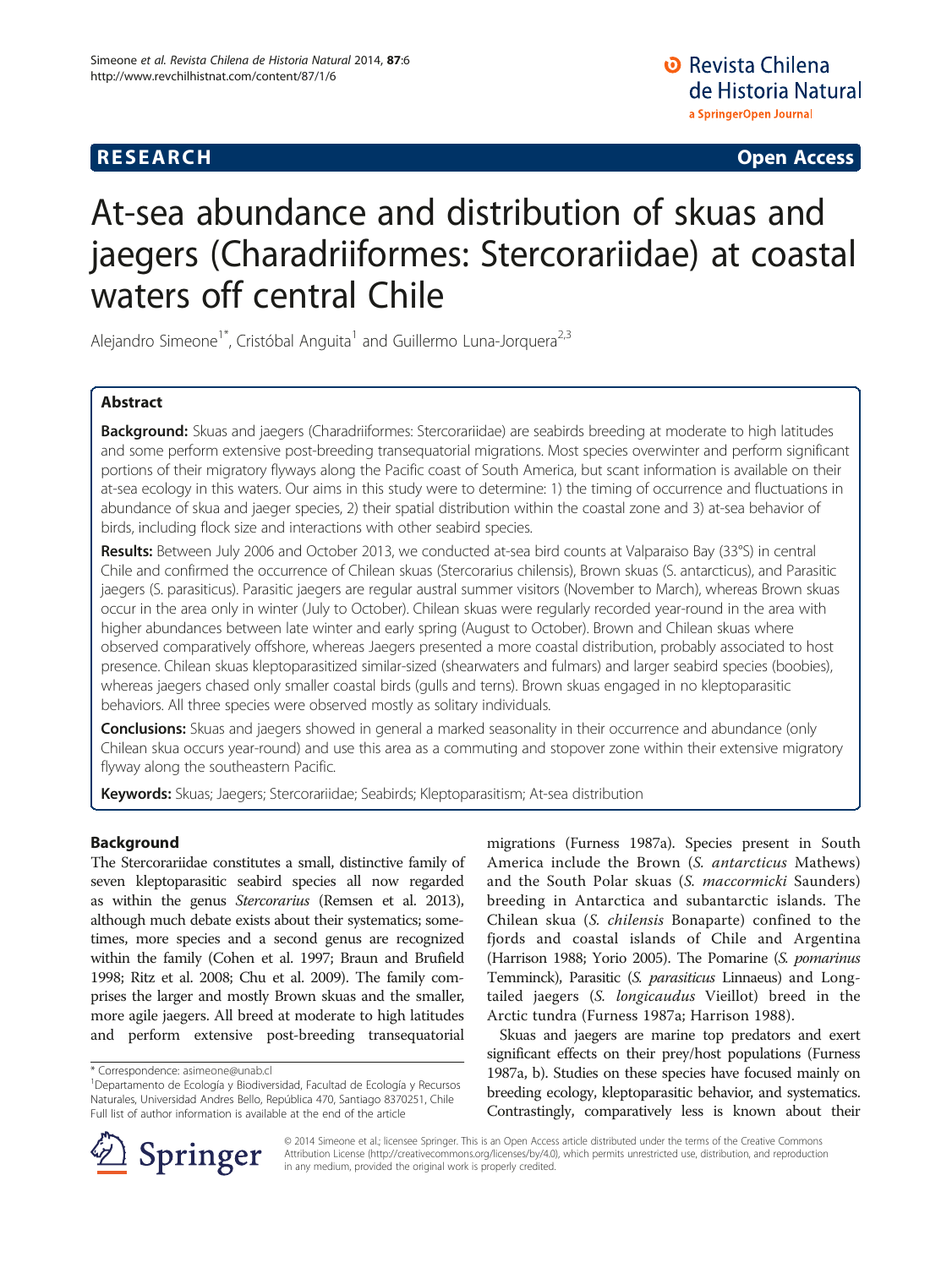<span id="page-1-0"></span>movements, marine habitat use, and at-sea behavior, particularly along the Pacific coast of South America where some species overwinter and perform significant portions of their migratory flyways (Phillips et al. [2007](#page-6-0), [2009;](#page-6-0) Kopp et al. [2011\)](#page-6-0). Recent studies have shown that South Polar skuas from Antarctica migrate to wintering areas into both northern Atlantic and northern Pacific (Kopp et al. [2011](#page-6-0)), and Brown skuas from South Georgia and Falklands overwinter in the Atlantic within the Argentine Basin between 37° to 52°S (Phillips et al. [2007, 2009](#page-6-0)). Flyways and winter grounds of Brown skuas from Antarctica remain largely unknown and may include areas in the Atlantic and Pacific (Watson [1975](#page-6-0); Furness [1987a;](#page-6-0) Jaramillo [2005](#page-6-0); Raimilla [2012\)](#page-6-0). Extent and timing of migration of the Chilean skua are largely unknown (Harrison [1988\)](#page-6-0), although it has been reported as far north as the Peruvian coast, where it is considered a rare visitor (Harrison [1988;](#page-6-0) Schulenberg et al. [2010\)](#page-6-0). After breeding during northern summer, all tundra species conduct extensive transequatorial migrations down to South American waters, both in the Atlantic and Pacific Oceans (Furness [1987a](#page-6-0)), but details on their movements and timing of migration remain largely unknown.

In 2006, we started an at-sea monitoring program of seabirds off the coast of Valparaiso in central Chile (33°S), within the Humboldt Current System. This area is part of an extensive flyway for several boreal and austral migratory species (Spear and Ainley [2008](#page-6-0)) and supports a high marine productivity derived from intense upwelling (Thiel et al. [2007;](#page-6-0) Aiken et al. [2008\)](#page-6-0), which in turn, sustains large numbers of endemic, resident, and migratory seabird species (Spear and Ainley [2008\)](#page-6-0). Our aims in this study were to determine: (1) the timing of occurrence and fluctuations in abundance of skua and jaeger species, (2) their spatial distribution within the coastal zone, and (3) at-sea behavior of birds, including flock size and interactions with other seabird species.

# Methods

# Data collection

From July 2006 throughout October 2013, we performed monthly counts of seabirds within the Valparaiso Bay (32°56′ to 33°01′S, 71°36′ to 71°46′W) in central Chile, encompassing a maximum area of  $ca$  110 km<sup>2</sup> (Figure 1). The counts were performed using  $10 \times 42$  binoculars from a 10-m long motor vessel (120 HP) usually between 1030 and 1330 hours using a standard method for counting seabirds at sea (Tasker et al. [1984](#page-6-0); Webb and Durinck [1992;](#page-6-0) Garthe and Hüppop [1996](#page-6-0), [2000;](#page-6-0) Camphuysen and Garthe [2004\)](#page-6-0). In this method, the birds are counted by two independent teams of two observers at each side of the boat along a line transect. Data recorded by each group of observers included the identity of the species (using a standardized coding after Camphuysen and Garthe [2004](#page-6-0)), abundance, flock size, distance to the boat, behavior



(feeding, resting, and kleptoparasitism), and flocking with conspecifics or other species.

For birds that are on the water, we counted them 'in transect' if they were within a 250-m-wide distance band perpendicular to the boat. This band was subdivided into three discrete bands: 0 to 50, 50 to 100, and 100 to 250 m. The birds outside this area were considered as to be 'outside transect' and were not considered for density estimates (see below).

For birds that are flying, we considered 'snapshots' of the number of birds flying within a hypothetical box 250 m wide and ahead. This was performed at the beginning of each minute (second 0), and all flying birds within this area at second 0 were considered within transect. This convention greatly reduces overestimation in bird abundance (Tasker et al. [1984\)](#page-6-0). The method assumes that target species behave independently of the ship, so ship followers were not recorded as animals in transect and were kept aside at all times (Camphuysen et al. [2004\)](#page-6-0).

Transects extended up to 15 km offshore within the limits of the continental shelf, and the navigation speed was kept at constant as possible between 10 and 12 km/h, so as to obtain adequate detection of birds, particularly those on the water (Garthe and Hüppop [1999\)](#page-6-0). As much as weather and wave conditions made possible, each month, we kept the same track and trip duration  $(ca 3 h)$ . The counts were performed only if a minimal set of weather and sea conditions were present, including visibility >1 km and sea state ≤5 (Beaufort scale).

Bird abundance was expressed as density (individuals/km<sup>2</sup>) to standardize for differential transect length performed each trip, and this was calculated by dividing the amount of birds counted in transect by a known surface area. The ship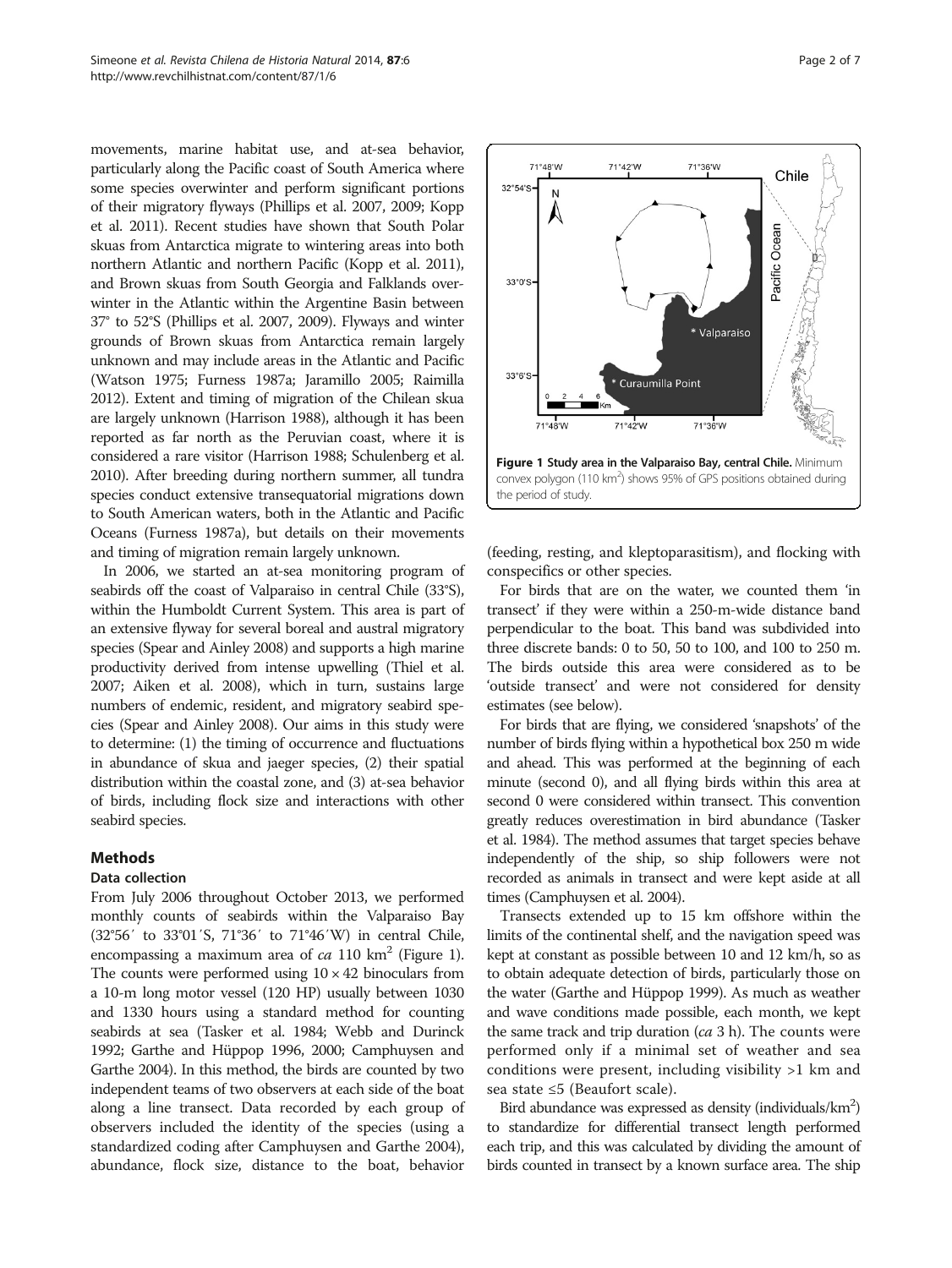<span id="page-2-0"></span>speed was kept at constant as possible at 10 km/h, and considering the transect width of 0.5 km (0.25 km at each side of the boat, see above), we covered  $1 \text{ km}^2$  every  $12 \text{ min}$ .

The position and speed of the boat were recorded every 10 min using a GPS. The distance of the observed birds to the coast was estimated by using the nearest GPS position of the bird to the nearest coast section in a straight line. The measurements were made using ArcGIS v. 10 (Esri Chile S.A., Santiago, Chile). The names and systematics followed Remsen et al. [\(2013](#page-6-0)).

## Data analyses

For each species, we determined the overall patterns of spatial distribution using fixed kernel (bivariate normal kernel) utilization distributions (UD) (Worton [1989](#page-6-0), [1995](#page-6-0)), which provide a probability contour, indicating the relative proportion of the distribution within a particular area. Using this model, one can define kernel density contour as the minimum area in which an animal has some specified probability of being located (Calenge [2006\)](#page-6-0). The smoothing parameter  $(h)$  was estimated for each species using the ad hoc method proposed by Silverman [\(1986\)](#page-6-0) as follows: S. chilensis =  $1,653$  m, S. parasiticus =  $1,397$  m, and S.

number of recorded individuals. Spatial analyses were performed using the package adehabitatHR (CRAN, Wirtschaftsuniversität Wien, Vienna, Austria) (Calenge [2006](#page-6-0)) in R. The values of distance presented high heteroscedasticity and did not fit to a normal distribution. We thus conducted permutational analyses of variance to examine whether the distance to the coast varied significantly across the skua species. Permutational  $p$  values were calculated by using  $1,000$ permutations. The average probability of sighting a particular species at a particular month was calculated, applying a generalized linear model assuming a binomial error structure. The analyses were conducted in the R package ([http://CRAN.R-project.org\)](http://cran.r-project.org).

level were estimated only for 95% due to the limited

We used a multivariate analysis of variance (MANOVA) to compare the monthly abundances within each species. Because data were not normally distributed and variance was not homogeneous, we used Monte Carlo simulation to obtain a permutational  $F$  value using 9,999 permutations.

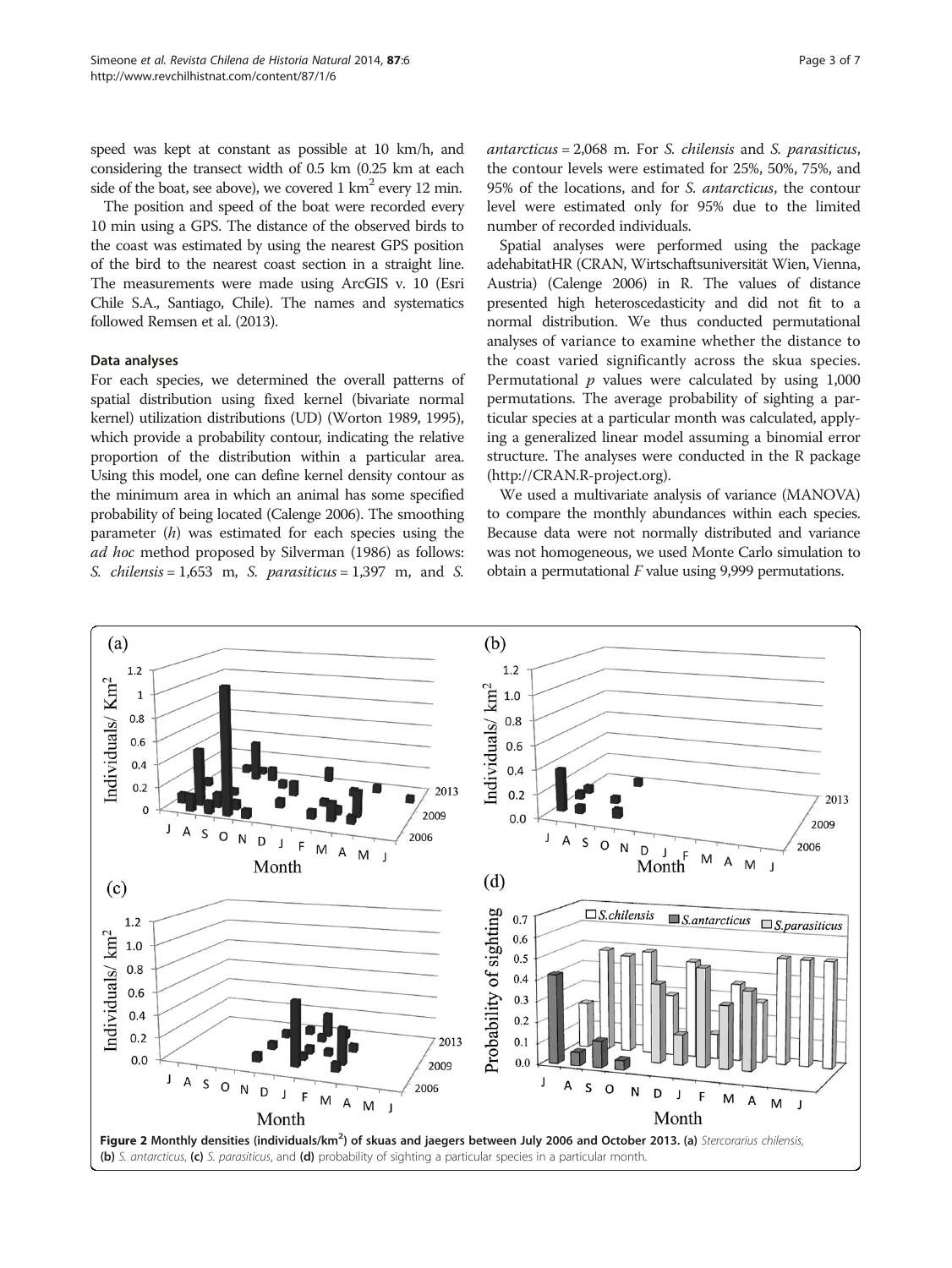<span id="page-3-0"></span>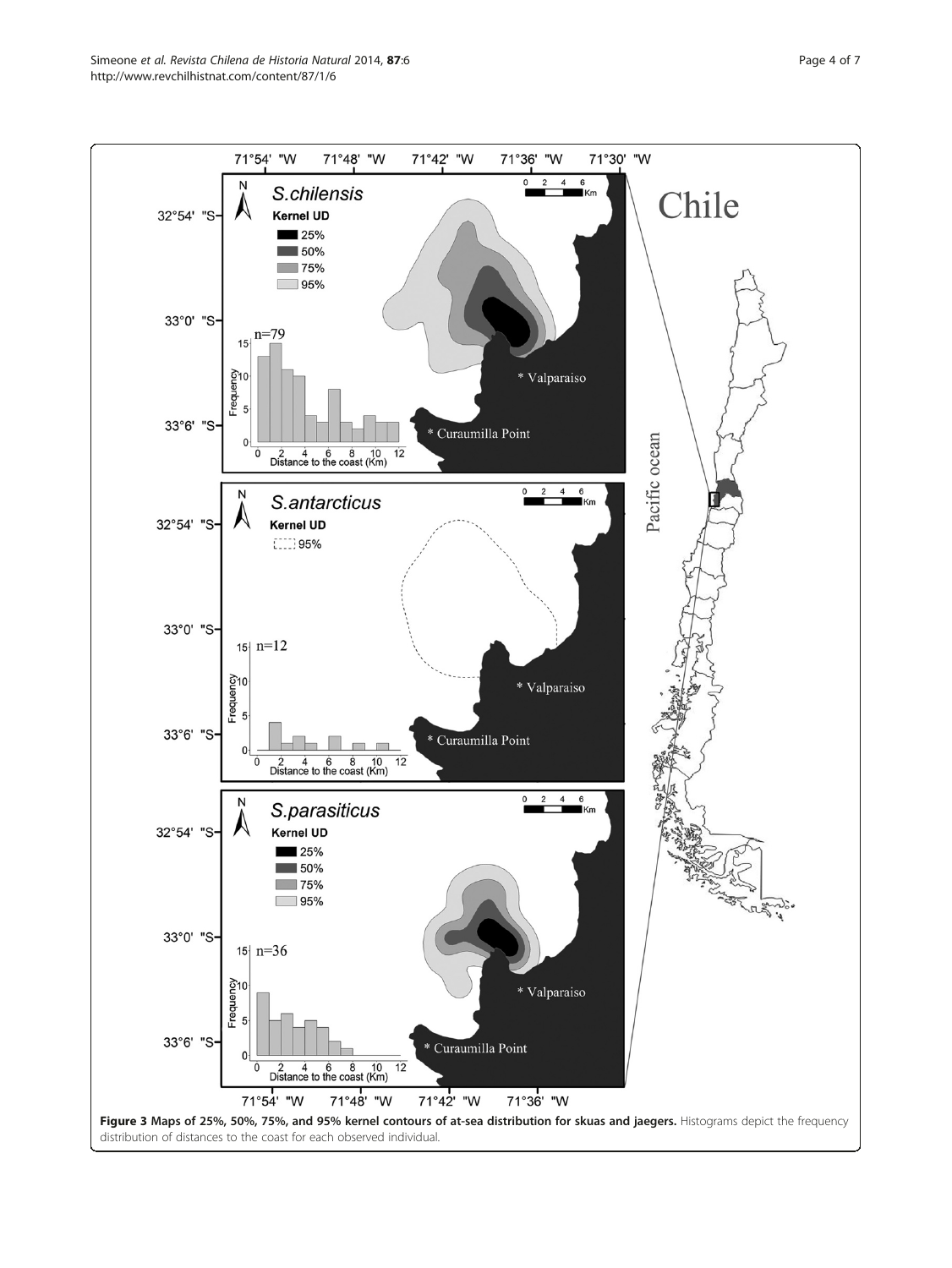### Results

Between July 2006 and October 2013, we recorded three Stercorarius species off Valparaiso (Figure [2\)](#page-2-0): Chilean skua (65 records), Parasitic jaeger (28 records), and Brown skua (12 records). The Chilean skuas occurred regularly yearround in the study area, and there was a clear tendency in this species to increase in density between late winter and early spring (August to October, maximum observed density = 1.1 individuals/ $km^2$ , Figure [2](#page-2-0)a). The Brown skuas were detected in the area mostly in winter between July and October and in low densities (maximum observed density  $= 0.36$  individuals/km<sup>2</sup>, Figure [2](#page-2-0)b). Parasitic jaegers are regular summer visitors in the study area from November to March, with higher densities between January and March (maximum observed density =  $0.58$  individual/km<sup>2</sup>, Figure [2](#page-2-0)c). The results of the MANOVA indicates that the densities between the months of the year significantly differed from each other for the three species considered (Wilks's lambda =  $0.746$ ,  $P = 0.0001$ ; Figure [2](#page-2-0)a, b, c). Similarly, univariate tests for each species confirmed highly significant differences between monthly abundances  $(P<0.0001)$ . The probabilities of observing each particular species at each particular month are presented in Figure [2](#page-2-0)d.

Parasitic jaegers occurred, on average, much closer to the coast (within the first 8 km) than the two other skua species; Brown and Chilean skuas occurred at similar distances within the first 10 to 12 km from the coast (Figure [3](#page-3-0), Table 1;  $F_{2,102} = 31.04$ ,  $P < 0.0001$ ).

In all three Stercorarius species, the individuals were most frequently observed as singletons (Figure [4](#page-5-0)), with up to three individuals in the Chilean skua and four in the Parasitic jaeger. All observed Brown skuas were single birds. Brown skuas were never seen associated to any other seabird species, whereas jaegers were associated to five species of gulls and terns exclusively for kleptoparasitic purposes (Table [2](#page-5-0)). Chilean skuas engaged in associations with nine seabird species for kleptoparasitic, feeding, and resting purposes (Table [2](#page-5-0)).

# **Discussion**

All three recorded *Stercorarius* species were most likely commuting between breeding and wintering areas (or vice versa) as none has breeding grounds in the proximity of the study area: Chilean skuas breed in southern Chile and

Table 1 Mean and 95% CI of distances to the coastline reached by skuas and jaegers

|                  | Mean | L 95% CI | U 95% CI |     |
|------------------|------|----------|----------|-----|
| Chilean skua     | 4.28 | 3.48     | 5.08     | 79. |
| Brown skua       | 4.18 | 2.55     | 5.80     | 12. |
| Parasitic jaeger | 2.87 | 2.09     | 3.65     | 36  |

Sample size (n) is number of sighted individuals. Statistics were obtained using 1000 permutations (see methods for details). All distances in km. CI, confidence interval; L, lower confidence bound; U, upper confidence bound.

Argentina, Parasitic jaegers in the Arctic tundra, and Brown skuas in Antarctica, subantarctic islands, and Argentine Patagonia (Furness [1987a](#page-6-0), [b;](#page-6-0) Harrison [1988;](#page-6-0) Yorio [2005\)](#page-6-0).

Wintering grounds of Parasitic jaegers and Chilean skuas are known to include waters off the southeastern Pacific including the coast of Peru and Chile within the Humboldt Current (Furness [1987a](#page-6-0), [b](#page-6-0); Harrison [1988](#page-6-0)). The wintering grounds and migratory routes of Brown skuas, on the contrary, are less clear. Phillips et al. ([2007](#page-6-0)) showed that Brown skuas from South Georgia and Falkland Islands (Atlantic) overwinter widely over deep, oceanic waters within the Argentine Basin (37° to 52°S) between the Antarctic Polar Front and the Northern Subtropical Front. Jaramillo ([2005](#page-6-0)) states that the status of this species in the Pacific is unclear and suggests that wintering grounds extend only along the Atlantic coast. However, recent observations of Raimilla ([2012\)](#page-6-0) at the Diego Ramirez Archipelago suggest that the Pacific may also be part of the migratory flyway of this species. Our observations confirm that Brown skuas (most likely post-breeders from Antarctic Peninsula), although in low numbers, regularly use the Pacific coast during their migration to wintering areas. The fact that most records were in winter suggests that Brown skuas are more coastal during the northward migration and probably use more pelagic routes during their trip back to their breeding grounds. A similar migratory pattern has been observed in the South Polar skua (Kopp et al. [2011](#page-6-0)).

Other Stercorarius species reported for Chilean waters but not recorded in the present study include the South Polar skua and the Pomarine and Long-tailed jaegers. During their migration trips, all three species use comparatively more oceanic waters than the species observed in this study (Harrison [1988](#page-6-0); Jaramillo [2005](#page-6-0); Kopp et al. [2011](#page-6-0)), and this may have hindered their observation within our study area which included mostly coastal waters.

Two species (Brown skua and Parasitic jaeger) showed a strong seasonal presence in the study area and were completely segregated in the time they passed off Valparaiso, reflecting their breeding and migratory habits at opposite sides of the globe. Chilean skuas showed a nearly constant presence in the area throughout the period of study, with lowest abundances during summer when birds are concentrated at their breeding grounds (the few birds we observed were probably non-breeders). Low abundances during autumn and early winter suggest that Chilean skuas use the waters off Valparaiso only as a flyway during their northward migration. During late winter and early spring, however, Chilean skua densities tend to increase (Figure [2](#page-2-0)a), suggesting that the waters off Valparaiso may serve as a pre-breeding staging area where individuals may forage and gain body condition lost during the energetically demanding southern migration. The Valparaiso Bay supports a large marine productivity derived from upwelled waters from the nearby Curaumilla Point (see Figure [1](#page-1-0) for locations)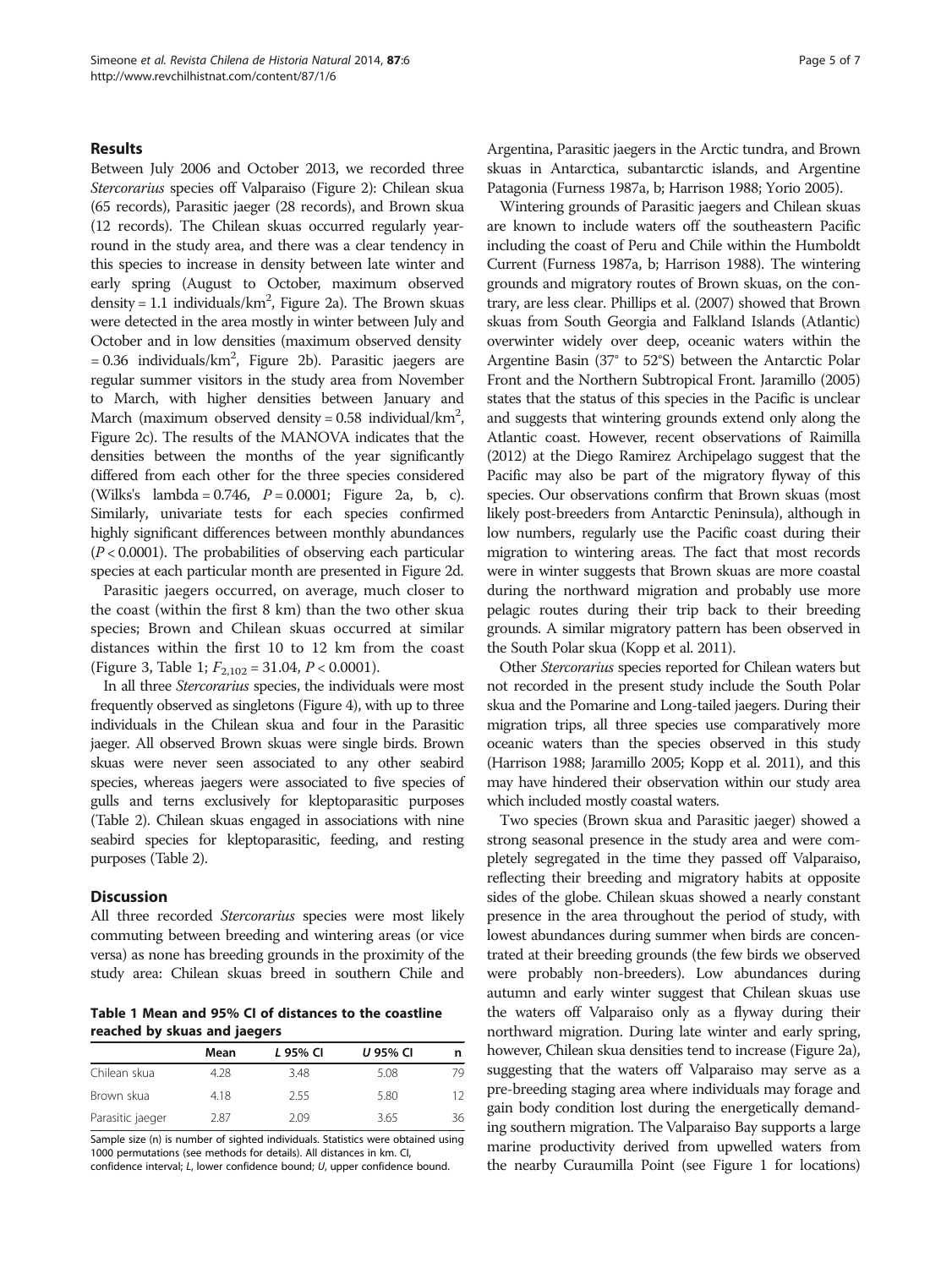<span id="page-5-0"></span>

(Sievers and Vega [2000](#page-6-0); Silva and Valdenegro [2003;](#page-6-0) Aiken et al. [2008](#page-6-0); Thiel et al. [2007](#page-6-0)). A similar strategy has been reported for South Polar skuas during their return (spring) migration; individuals stop at terminal staging areas mostly off Peru to take advantage of increased local marine productivity before continuing their trip to breeding areas nearly 3,000 km to the south (Kopp et al. [2011\)](#page-6-0).

The two skua species used similar areas and reached similar distances to the coast, comparatively more offshore. The parasitic jaeger, on the other hand, is mostly coastal in habitat use, which is probably related to host (gulls and terns) distribution, which has also a coastal distribution (Furness [1987a;](#page-6-0) Arcos [2000\)](#page-6-0).

Parasitic jaegers associated to other seabird species exclusively for kleptoparasitic purposes, which is consistent with their classification as 'specialized kleptoparasites' (Furness

|                        | Table 2 Seabird species involved in different behaviors |
|------------------------|---------------------------------------------------------|
| with skuas and jaegers |                                                         |

|                                                                    | Chilean<br>skua (56) | Parasitic<br>jaeger (51) |
|--------------------------------------------------------------------|----------------------|--------------------------|
| Southern fulmar (Fulmarus glacialoides Smith) (48)                 | Κ                    |                          |
| Pink-footed shearwater (Puffinus creatopus<br>Coues) (48)          | K                    |                          |
| Sooty shearwater (Puffinus griseus Gmelin) (43)                    | K. F                 |                          |
| White-chinned petrel (Procellaria aequinoctialis<br>Linnaeus) (54) | R                    |                          |
| Peruvian booby (Sula variegata Tschudi) (74)                       | Κ                    |                          |
| Magellanic penguin (Spheniscus magellanicus<br>Forster) (70)       | F                    |                          |
| Guanay cormorant (Phalacrocorax bougainvillii<br>Lesson) (76)      | F                    |                          |
| Kelp gull (Larus dominicanus Lichtenstein) (58)                    | F                    |                          |
| Franklin's gull (Larus pipixcan Wagler) (40)                       |                      | K                        |
| Grey gull (Larus modestus Tschudi) (46)                            |                      | K                        |
| Inca tern (Larosterna inca Lesson) (41)                            | F                    | K                        |
| Arctic tern (Sterna paradisaea)<br>Pontoppidan (38)                |                      | Κ                        |
| South American tern (Sterna hirundinacea<br>Lesson) (42)           |                      | K                        |

In parenthesis are the average bird sizes (body length in cm) after Jaramillo ([2005\)](#page-6-0). K, kleptoparasitism; F, feeding; R, resting.

[1987b](#page-6-0)). Jaegers chased mostly migratory species such as Franklin's gulls and Arctic terns, all boreal migrants. This is consistent with the observations that jaegers synchronize their migrations with those of their hosts and follow them during their migratory movements (Furness [1987a\)](#page-6-0). However, parasitic jaegers were also able to take advantage of local species such as South American and Inca terns and Grey gulls. Jaegers kleptoparasitized only smaller birds (see Table 2), supporting the idea that size is an important factor influencing host species selection as smaller species are more vulnerable and prone to drop food items after being chased (Furness [1987a](#page-6-0); Arcos [2000\)](#page-6-0). Chilean skuas kleptoparasitized on both smaller and larger seabirds (e.g., Peruvian booby) but were also able to engage in multispecies flocks for feeding and resting, in accordance to their classification as 'opportunistic kleptoparasites' (Furness [1987b](#page-6-0)). Remarkably, Chilean skuas and Parasitic jaegers seem to be almost completely segregated in the species they associate with as only Inca terns were common hosts to both Stercorarius species, although with different purposes (see Table 2). Brown skuas were never seen associated to other species.

Most individuals observed at sea were single birds, suggesting that migratory movements are not in large groups but occur rather in solitary. At least in Parasitic jaegers, this strategy may help individuals maximize host chasing and food retrieval, at least when small hosts are selected (as observed in this study). Larger groups of jaegers may result too conspicuous for the hosts (Furness [1987b\)](#page-6-0) and may be profitable only when attempting to chase a larger host, although this does not necessarily increase the rate of success (Arcos [2000](#page-6-0)).

We are aware that one sampling per month appears inadequate for inferring abundance patterns for any seabird species, and a higher frequency would be desirable to generate more confident estimates (see Camphuysen et al. [2004](#page-6-0)). However, our sampling effort has been constant over 7 years, and we consider this likely to provide consistency to our results. Given the extensive migrations these species undertake, future studies should include the use of satellite telemetry to elucidate specific routes used during postbreeding migrations, specific wintering areas, and stopovers.